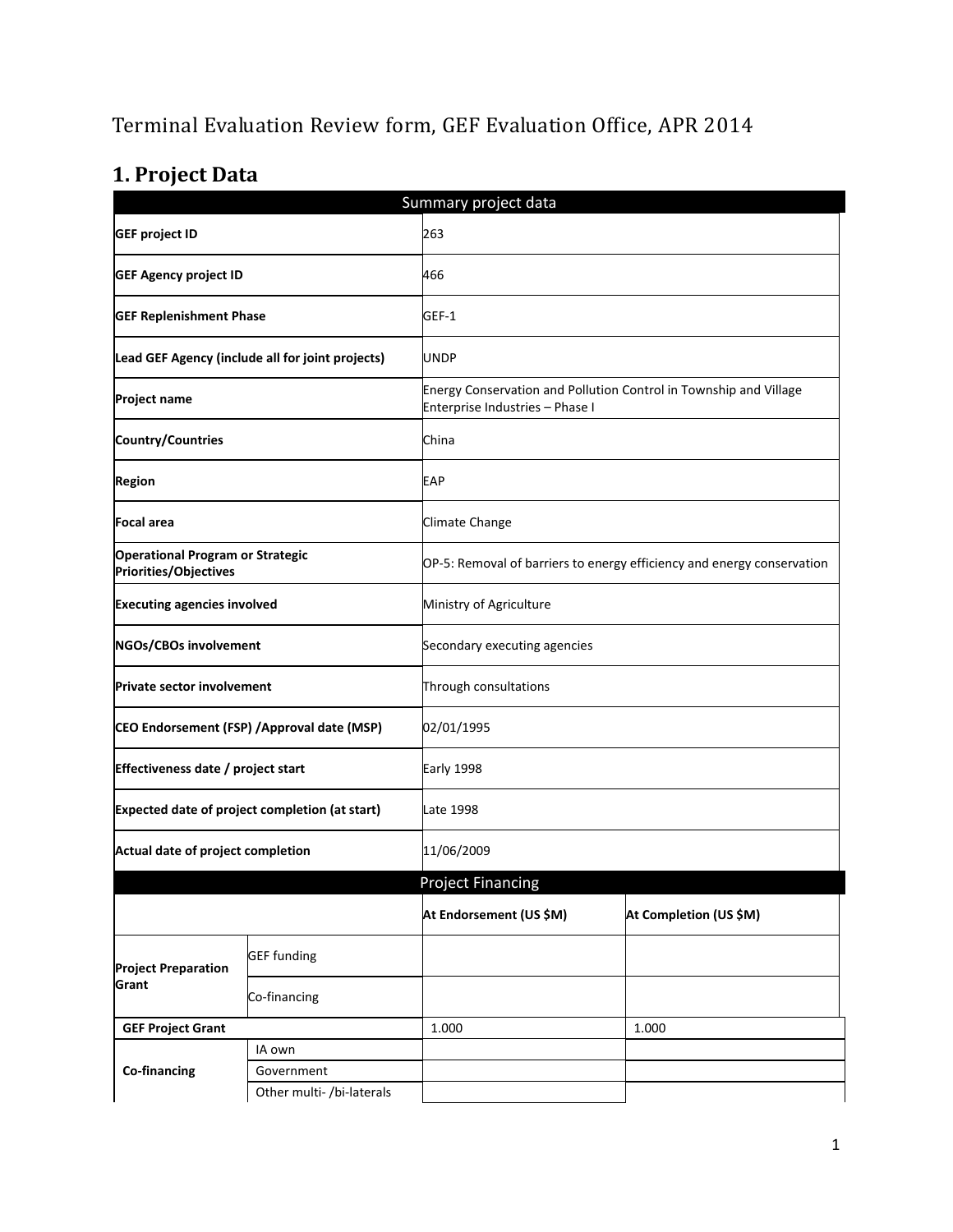|                                                               | Private sector |                                        |       |
|---------------------------------------------------------------|----------------|----------------------------------------|-------|
|                                                               | NGOs/CSOs      |                                        |       |
| <b>Total GEF funding</b>                                      |                | 1.000                                  | 1.000 |
| <b>Total Co-financing</b>                                     |                |                                        |       |
| <b>Total project funding</b><br>(GEF grant(s) + co-financing) |                | 1.000                                  | 1.000 |
|                                                               |                | Terminal evaluation/review information |       |
| <b>TE completion date</b>                                     |                | 07/1999                                |       |
| TE submission date                                            |                | 07/1999                                |       |
| <b>Author of TE</b>                                           |                | V. Raghuraman                          |       |
| <b>TER completion date</b>                                    |                | 11/23/2014                             |       |
| <b>TER prepared by</b>                                        |                | Sean Nelson                            |       |
| TER peer review by (if GEF EO review)                         |                | Joshua Schneck                         |       |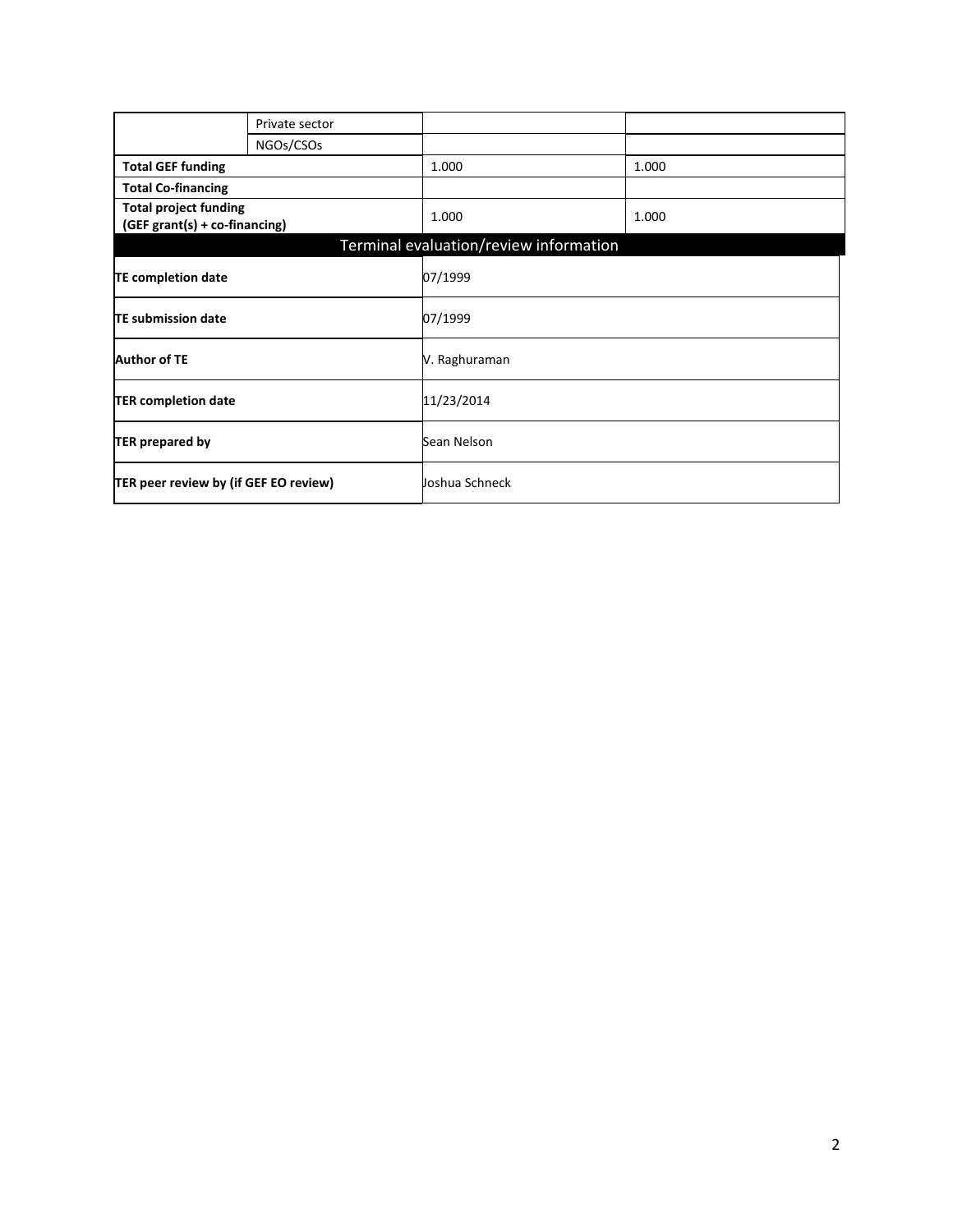## **2. Summary of Project Ratings**

| <b>Criteria</b>                           | <b>Final PIR</b> | <b>IA Terminal</b><br><b>Evaluation</b> | <b>IA Evaluation</b><br><b>Office Review</b> | <b>GEF EO Review</b> |
|-------------------------------------------|------------------|-----------------------------------------|----------------------------------------------|----------------------|
| <b>Project Outcomes</b>                   | N/R              | N/R                                     | N/R                                          | S                    |
| <b>Sustainability of Outcomes</b>         | N/R              | N/R                                     | N/R                                          | L                    |
| <b>M&amp;E Design</b>                     | N/R              | N/R                                     | N/R                                          | MU                   |
| <b>M&amp;E</b> Implementation             | N/R              | N/R                                     | N/R                                          | U/A                  |
| Quality of Implementation                 | N/R              | N/R                                     | N/R                                          | MS                   |
| <b>Quality of Execution</b>               | N/R              | N/R                                     | N/R                                          | S                    |
| Quality of the Terminal Evaluation Report |                  |                                         | N/R                                          | MU                   |

## **3. Project Objectives**

#### 3.1 Global Environmental Objectives of the project:

As stated in the Project Document (PD), the project's GEO is to lower GHG emissions from Township and Village Enterprises (TVEs), though a suite of energy efficiency measures. At the time of the Project Document's writing, China contributed 10 percent of global CO2 emissions per year. Since China was largely rural at the time (81 percent of the population), TVEs were one of the main forms of industrial organization in rural China and TVEs were also experiencing a high level of annual growth, lowering GHG emissions from TVEs could contribute substantially to lower Chinese emissions overall. TVEs used older technology and used energy inputs inefficiently, usually not based on market prices. As a result, TVEs had much room for improvement. According the the TE, demonstration projects in the brick-making, coking, metal casting and cement sectors would displace 332,000 tons of CO2 over the whole project's 10-year lifespan.

#### 3.2 Development Objectives of the project:

The main DO is to improve the energy efficiency of select TVEs through a combination of "improved technologies, innovation, maintenance techniques, technical transformation and staff training" (PD, p. 2). The chosen TVEs were to be from the brick-making, coking, metal casting and cement sectors since these sectors accounted for over half of all TVE CO2 emissions. The project will target between 3 to 5 TVEs.

The long-term DO is to improve energy conservation centers' capacities in China. This will make it easier to adapt the more successful approaches of this project to other TVEs. An action plan to promote investment in other TVEs will be written and distributed among potential investors.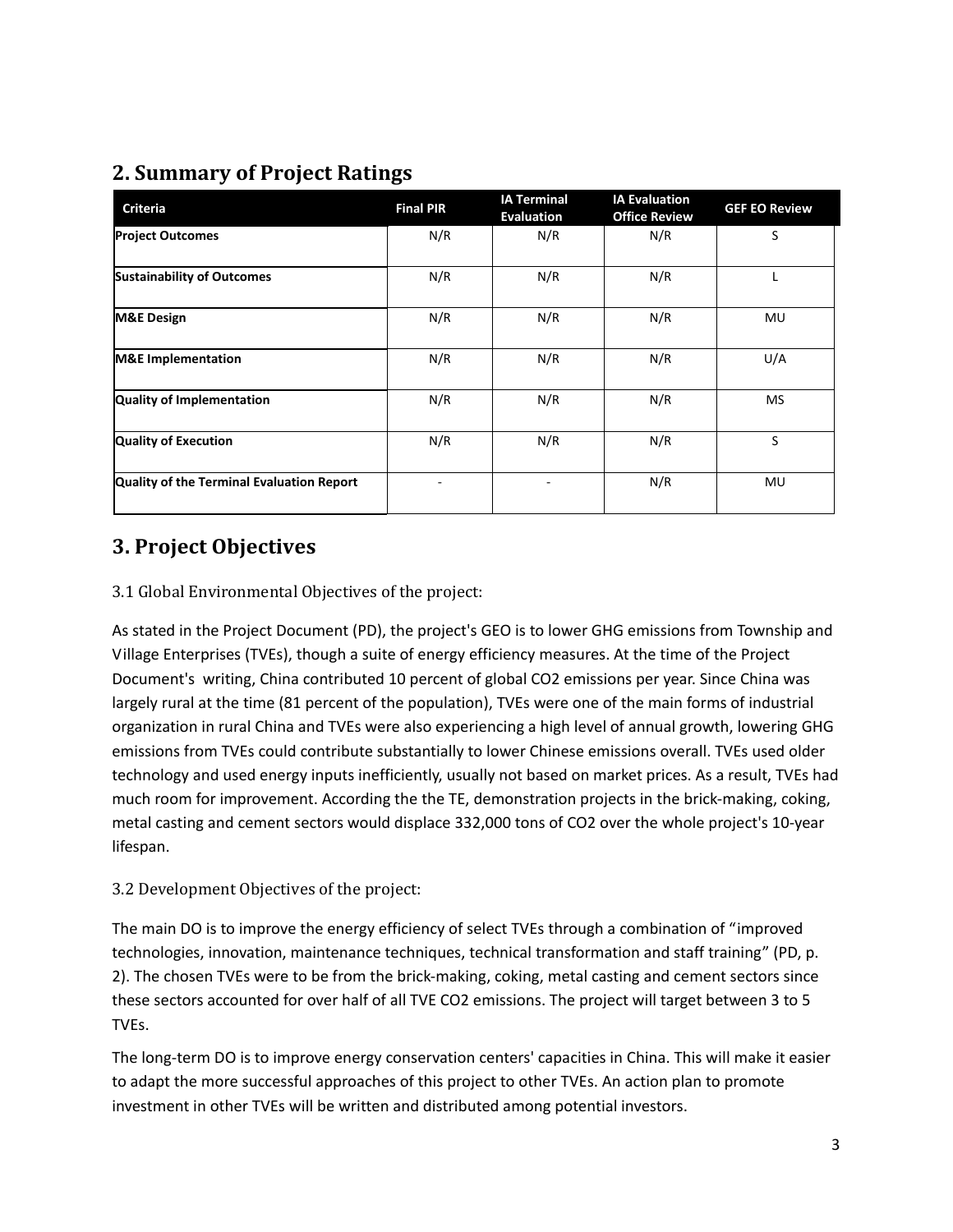The overall project will include the following 3 components. These components are meant to be completed sequentially. Component 1 was to be carried out during Phase I and Components 2 and 3 were to be carried out during Phase II per the addendum to the PD:

- **1) TVE surveying:** Surveying TVEs in the brick-making, coking, metal casting and cement sectors, along with other energy-intensive and high-polluting sectors. This survey work will help decide which particular TVEs to be used as demonstration firms for this project.
- **2) Pilot projects:** After choosing the demonstration TVEs, the project will implement the pilot projects. Project activities with cement and coking firms will focus on retrofitting existing equipment, while project activities with brick-making and casting firms will focus on new plant construction.
- **3) Improved energy conservation center capacity**: The project will aim to improve the capacities of energy conservation centers in China. This includes creating training materials and programs. State-Owned Enterprises (SEOs) currently have energy conservation centers that will also be consulted for their potential to consult TVEs as well. The Chinese government and the project will work together to create a China TVE Energy Conservation and Pollution Control Center.
- 3.3 Were there any **changes** in the Global Environmental Objectives, Development Objectives, or other activities during implementation?

An addendum at the end of the PD that was not part of the original project design explicitly states that Components 2 and 3 were to be carried out during Phase II. Component 1 is part of Phase I. While the original project design included a Phase I and II, it did not explicitly state which components would be carried out during which phase, which the addendum clarified. The TE states that Phase II "has set the objective of increasing the utilization of energy efficient technologies in the four sub-sectors" (TE, p. 7). The TE analyzed here covers only Phase I activities. Phase I's proposed GEF funding was US\$1 million, while Phase II's proposed GEF funding was US\$7.36 million for a total of US\$8.36 of GEF funding. This funding breakdown was part of the original PD design, though GEF funding approval for each phase was handled separately. According to the TER for Phase II, Phase II's actual funding, when finally approved in May 1999, was raised to US\$7.99 million.

### **4. GEF EO assessment of Outcomes and Sustainability**

Please refer to the GEF Terminal Evaluation Review Guidelines for detail on the criteria for ratings.

Relevance can receive either a Satisfactory or Unsatisfactory rating. For Effectiveness and Cost efficiency, a six point rating scale is used (Highly Satisfactory to Highly Unsatisfactory), or Unable to Assess. Sustainability ratings are assessed on a four-point scale: Likely=no or negligible risk; Moderately Likely=low risk; Moderately Unlikely=substantial risks; Unlikely=high risk. In assessing a Sustainability rating please note if, and to what degree, sustainability of project outcomes is threatened by financial, sociopolitical, institutional/governance, or environmental factors.

Please justify ratings in the space below each box.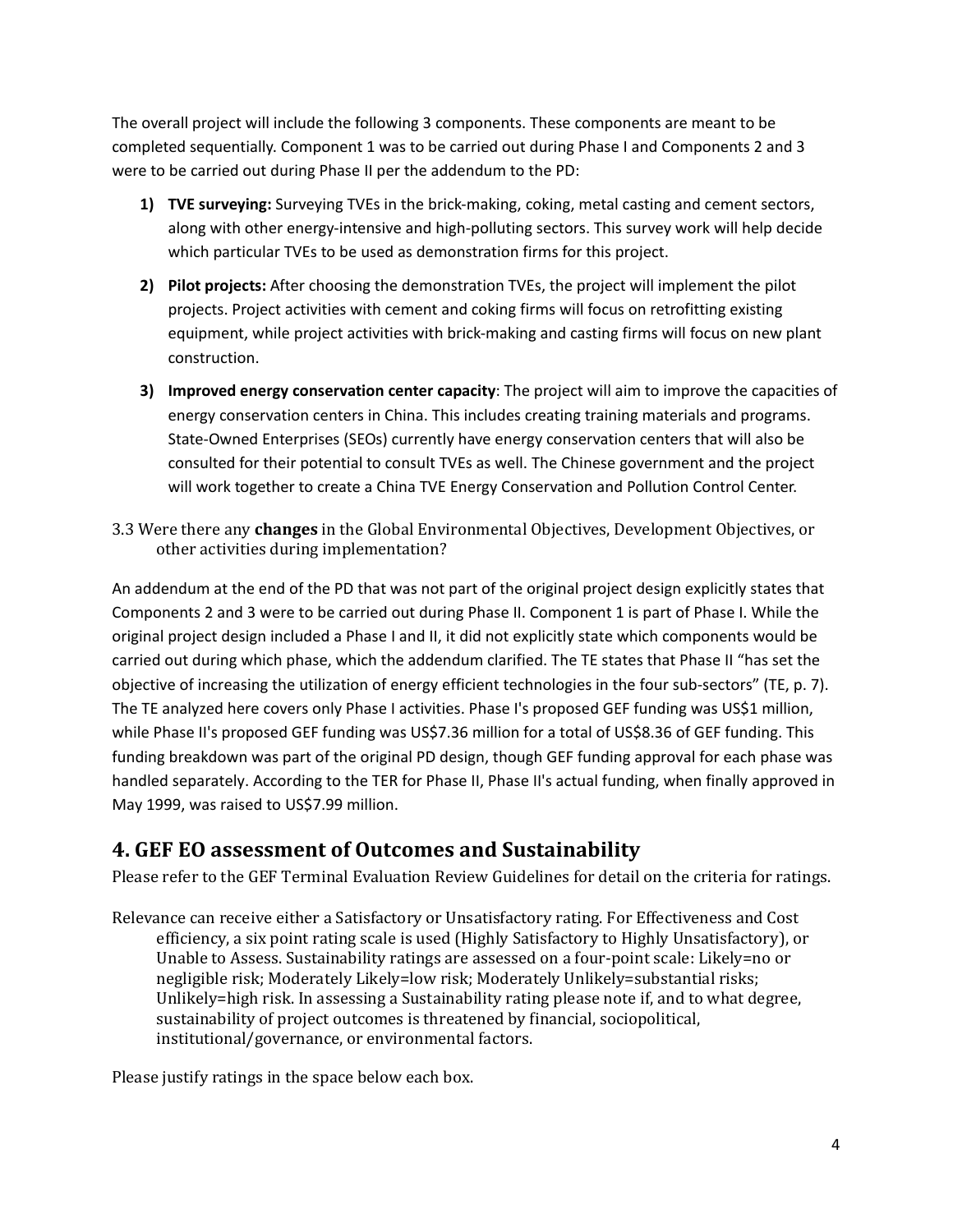| 4.1 Relevance | Rating: Satisfactory |
|---------------|----------------------|
|               |                      |

The project is relevant to both the GEF and to China. For the GEF, project objectives are in-line with those of GEF Operational Program -5: Removal of barriers to energy efficiency and energy conservation. Since TVEs were both ubiquitous in rural China and highly inefficient, improving the energy efficiency of TVEs represented a good way of lowering China's GHG emissions. This project built off of the recently completed World Bank ESMAP/UNDP China Energy Efficiency and Pollution Control in Town and Village Enterprises (TVE) report.

In addition, the Chinese government was also making improving TVEs' environmental profile a priority at the time. Recent laws aiming to improve TVE environmental performance included the Water Pollution Control Law, the Regulations on Strengthening Environment Protection in Township and Village Enterprises, the Air Pollution Control Law and the Environment Protection Law of the People's Republic of China. In March 1994, the State Council had approved China's Agenda 21, which made sustainable development a priority.

|  | <b>4.2 Effectiveness</b> | Rating: Satisfactory |
|--|--------------------------|----------------------|
|--|--------------------------|----------------------|

The TE does not provide a rating for effectiveness. This TER assesses project effectiveness as satisfactory based on the evidence presented in the narrative of the TE.

**Note:** This project was originally only supposed to include work on Component 1, but work was also carried out that supports Component 3.. This project created a Project Brief for Phase II. The TE states that the project had 2 objectives: (1) Address barriers in TVE in commercializing energy efficiency and GHG reduction technologies; and (2) develop capacities to implement selected pilot projects to achieve the desired goals (TE, pp. 8-9). The TE does not address Phase I and II funding levels directly. However, the TE for Phase II states that GEF funding for Phase I remained at US\$1 million.

**Summary:** The project identified sites where work could be undertaken during Phase II. The project also identified which relevant technologies were currently available in China, along with existing gaps and international best practices for promoting those technologies. Actually implementing these technologies in the field through pilot projects was left for the project's Phase II.

Progress is detailed further below along the project's objectives, defined in the PD:

#### 1) TVE surveying **Satisfactory**

The project surveyed 76 potential TVE sites. It chose 8 of these for the project. In addition, the project also surveyed 80 Local Rural Energy and TVE Technical Service and Training Institutions and 14 Rural TVE Energy Technical Training and Service Centers. The project also created a portfolio of energy efficiency technologies that would be suitable of TVE implementation.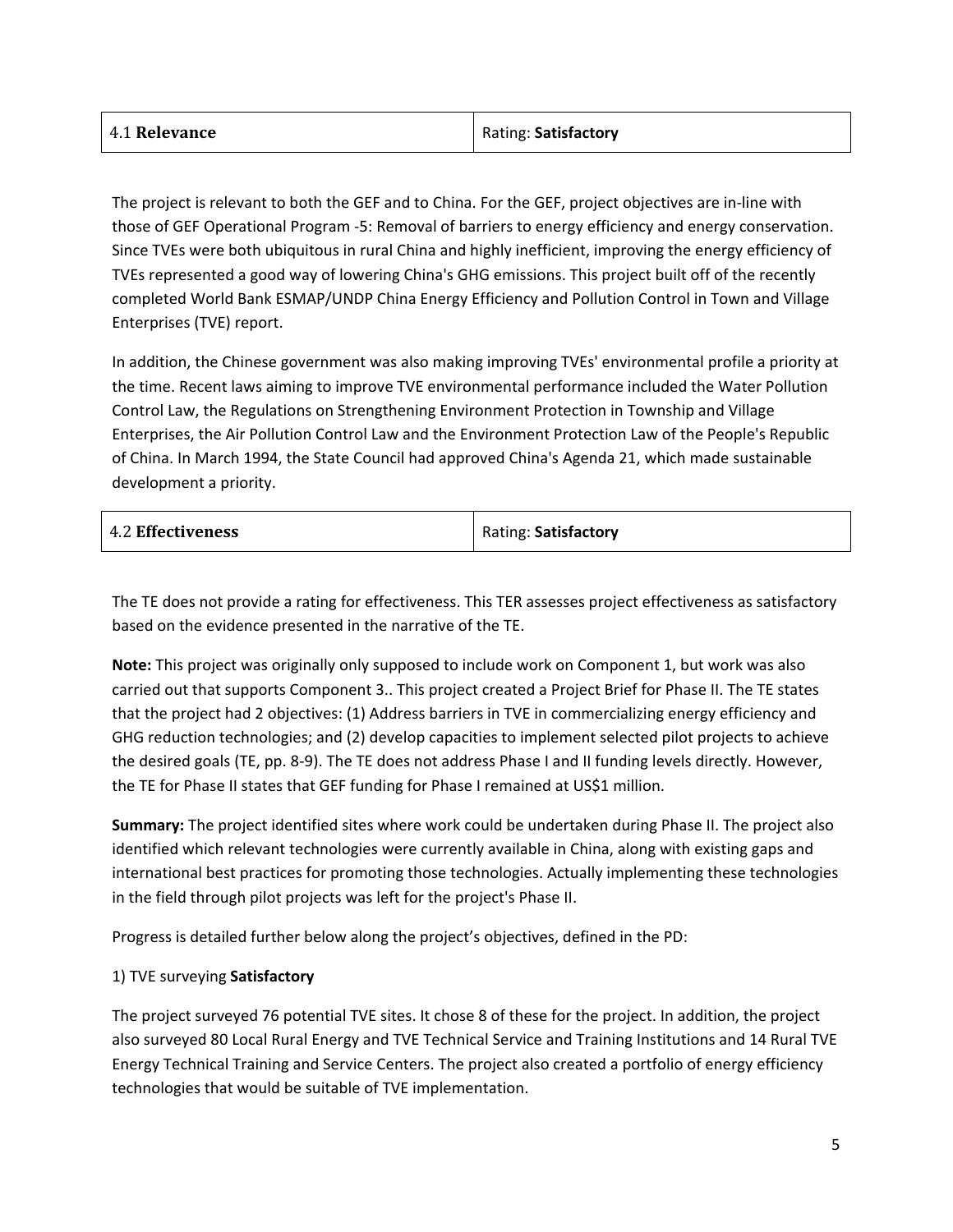3) Improved energy conservation center capacity **Satisfactory**

The project analyzed the relevant institutional capacities of both TVE service and training institutes to see if they could handle the task of carrying out the pilot projects and then promoting relevant technologies beyond the pilot projects. The project also created a training program on Energy Auditing and Management, including training 30 Master Trainers. The TE notes that the project supported "preparation of a financially sustainable training plan to enhance TVE capability to undertake Energy Efficiency Programmes" (TE, p. 6). In addition, the project also supported study tours in the US and the UK to the Energy Research Institute (ERI) and the Agro-Environment Protection Institute (AEPI).

| 4.3 Efficiency | Rating: Unable to Assess |
|----------------|--------------------------|
|----------------|--------------------------|

The TE notes that the work carried out on Components 1 and 3 were done efficiently on both a time and cost basis. However, the TE does not provide any details to back up these claims besides assertions. For instance, no actual numbers (differences between dates of expected and actual project completion, project vs. actual spending) are provided to back up these assertions.

In addition, reorganization of the Ministry of Agriculture (MOA) resulted in delays choosing nominees to participate in the international study tours.

| 4.4 Sustainability | Rating: Likely |
|--------------------|----------------|
|                    |                |

The TE does not provide a rating for sustainability. This TER assesses project sustainability as likely based on the evidence presented in the narrative of the TE.

**Summary:** The project's financial sustainability was in doubt due to a lack of financing options. Policy issues may have also been a factor. Sustainability of project outcomes is further assessed along the following 4 risk dimensions:

#### Environmental: **Unable to Assess**

The TE includes no information on environmental risks to project sustainability.

Financial: **Likely**

Phase I's main results, such as the surveys of pilot project sites, international study tours and training, had already been completed and could not be undone due to a lack of additional funding. As a result, these results were not subject to financial sustainability threats.

Sociopolitical: **Unable to Assess**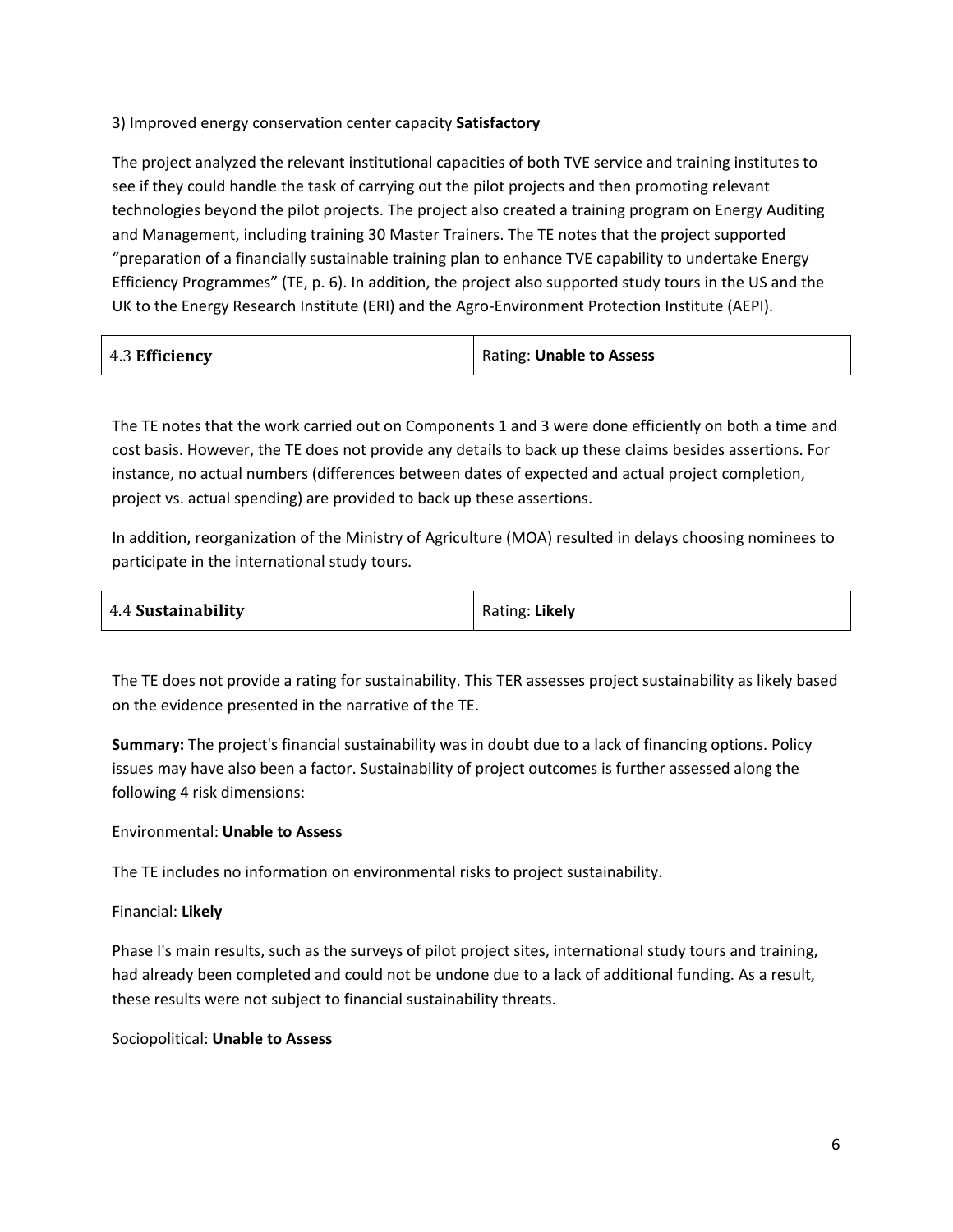The TE notes that policy is a barrier to project sustainability, but then fails to provide any actual details as to why policy would be a barrier. This may have been due to the Ministry of Agriculture's reorganization at the time.

Institutional: **Likely**

The project supported raising the capacity of TVEs and related training institutions, including creating training programs and training Master Trainers who could then go on to train others as well.

## **5. Processes and factors affecting attainment of project outcomes**

5.1 Co-financing. To what extent was the reported co-financing essential to the achievement of GEF objectives? If there was a difference in the level of expected co-financing and actual cofinancing, then what were the reasons for it? Did the extent of materialization of co-financing affect project's outcomes and/or sustainability? If so, in what ways and through what causal linkages?

The TE does not include detailed financial figures and does not mention any co-financing numbers. With this said, the project design had allocated all co-financing to Phase II. Phase I was to be financed solely with GEF support.

5.2 Project extensions and/or delays. If there were delays in project implementation and completion, then what were the reasons for it? Did the delay affect the project's outcomes and/or sustainability? If so, in what ways and through what causal linkages?

The TE sections discussing time management are often vague. TE states that the Ministry of Agriculture underwent a reorganization during the project that resulted in delays for choosing international study tour nominees.

5.3 Country ownership. Assess the extent to which country ownership has affected project outcomes and sustainability? Describe the ways in which it affected outcomes and sustainability, highlighting the causal links:

The TE notes that the Ministry of Agriculture provided "personnel, training, timely procurement and deployment of equipment such as computers and Energy Audit instruments" (TE, p. 13). Beyond this, the TE does not directly address the central government's level of country ownership beyond the Ministry of Agriculture's role as the executing agency.

## **6. Assessment of project's Monitoring and Evaluation system**

Ratings are assessed on a six point scale: Highly Satisfactory=no shortcomings in this M&E component; Satisfactory=minor shortcomings in this M&E component; Moderately Satisfactory=moderate shortcomings in this M&E component; Moderately Unsatisfactory=significant shortcomings in this M&E component; Unsatisfactory=major shortcomings in this M&E component; Highly Unsatisfactory=there were no project M&E systems.

Please justify ratings in the space below each box.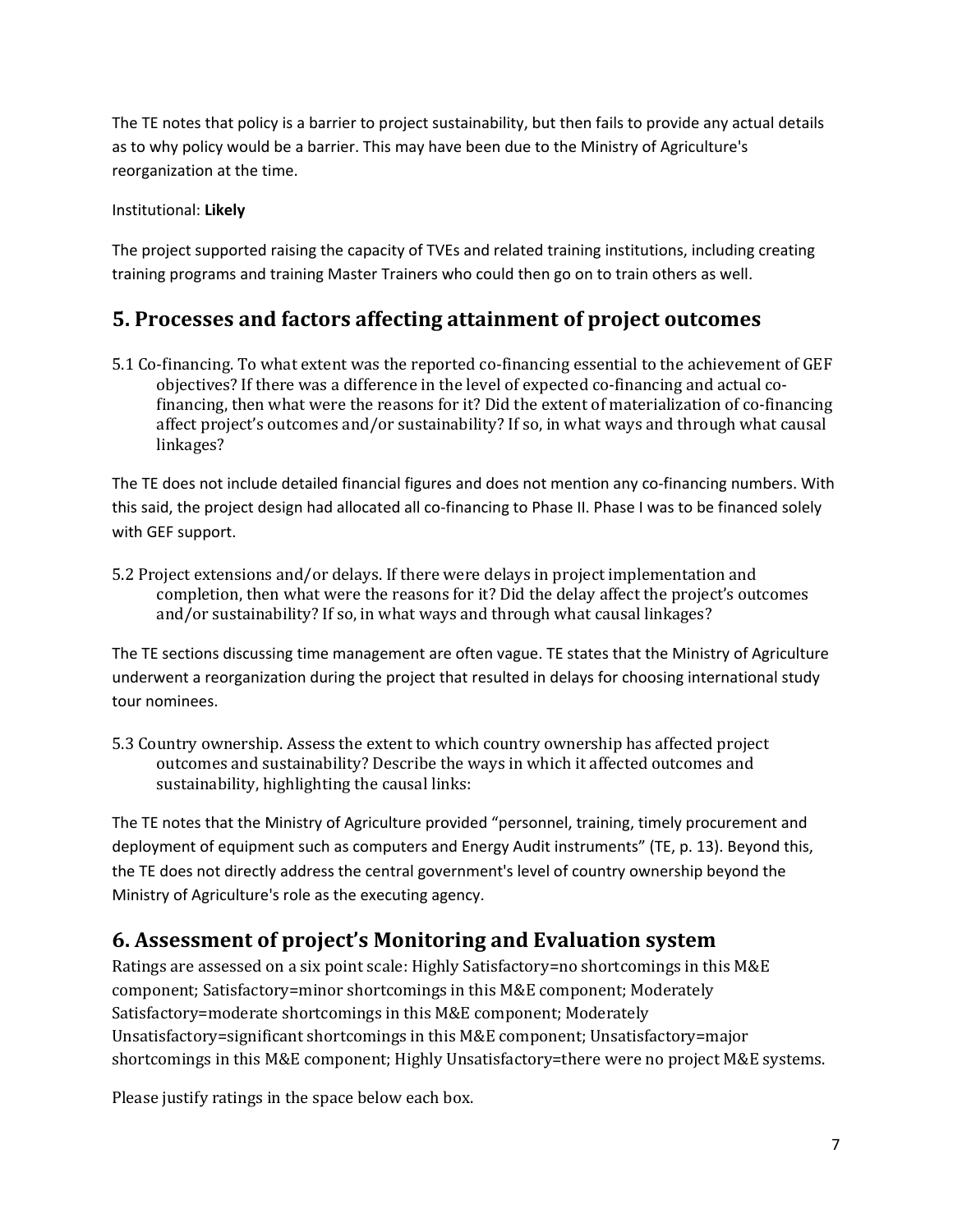| 6.1 M&E Design at entry | Rating: Moderately Unsatisfactory |
|-------------------------|-----------------------------------|
|-------------------------|-----------------------------------|

The TE does not provide a rating for M&E Design. This TER rates M&E Design quality as moderately unsatisfactory based on the design of the M&E system detailed in the PD.

The M&E design had significant shortcomings. These include:

The indicators and goals in the PD are often vague. For instance, the PD states that a primary goal of Component 3 is that "training centers with fully equipped training facilities and materials will be organized or established to support the goals of the action plan" (PD, p. 4). However, the PD does not define what "fully equipped" means for this project, which makes measuring progress difficult. For this reason, the indicators overall cannot be considered SMART.The design for Component 1 mentions that the pilot site selection process would produce reports that would include action plans and identify barriers to adopting energy efficiency measures and how to overcome them. However, it does not specifically say how these reports would be evaluated for quality. The PD does dedicated US\$30,000 to M&E activities. The PD does not have a section specifically dedicated to discussing the M&E process, so there is no clear timeline for submitting M&E documents like a Mid-Term Review (MTR) and PIRs. As a result, the PD does not explicitly state who was responsible for writing and submitting the MTR and PIRs or what these documents should address. The PD does include production, economic and emissions baseline data for each of the 4 TVE sectors covered in this project.

| 6.2 M&E Implementation | Rating: Unable to Assess |
|------------------------|--------------------------|
|                        |                          |

The TE does not rate M&E implementation or provide sufficient information to assess a rating here.

The TE does not mention if any MTR or PIRs were ever created. No M&E documents of any kind are mentioned beyond a Project Brief due October 1998, but the TE does not say what this Project Brief actually said. The TE's "Quality of Monitoring and Backstopping" section mention an internal meeting in September 1998 that "commented on the deviations from the original plan" (TE, p. 12). However, this contradicts earlier assertions in the TE that the project stuck closely to the project plan in the PD. The TE also states that the "the project was stand-alone and did not have the complementary support of other UN agencies or UNDP" when it came to monitoring (TE, p. 12). The Ministry of Agriculture may have handled the M&E process completely on its own, though this point is not perfectly clear in the TE.

#### **7. Assessment of project implementation and execution**

Quality of Implementation includes the quality of project design, as well as the quality of supervision and assistance provided by implementing agency(s) to execution agencies throughout project implementation. Quality of Execution covers the effectiveness of the executing agency(s) in performing its roles and responsibilities. In both instances, the focus is upon factors that are largely within the control of the respective implementing and executing agency(s). A six point rating scale is used (Highly Satisfactory to Highly Unsatisfactory), or Unable to Assess.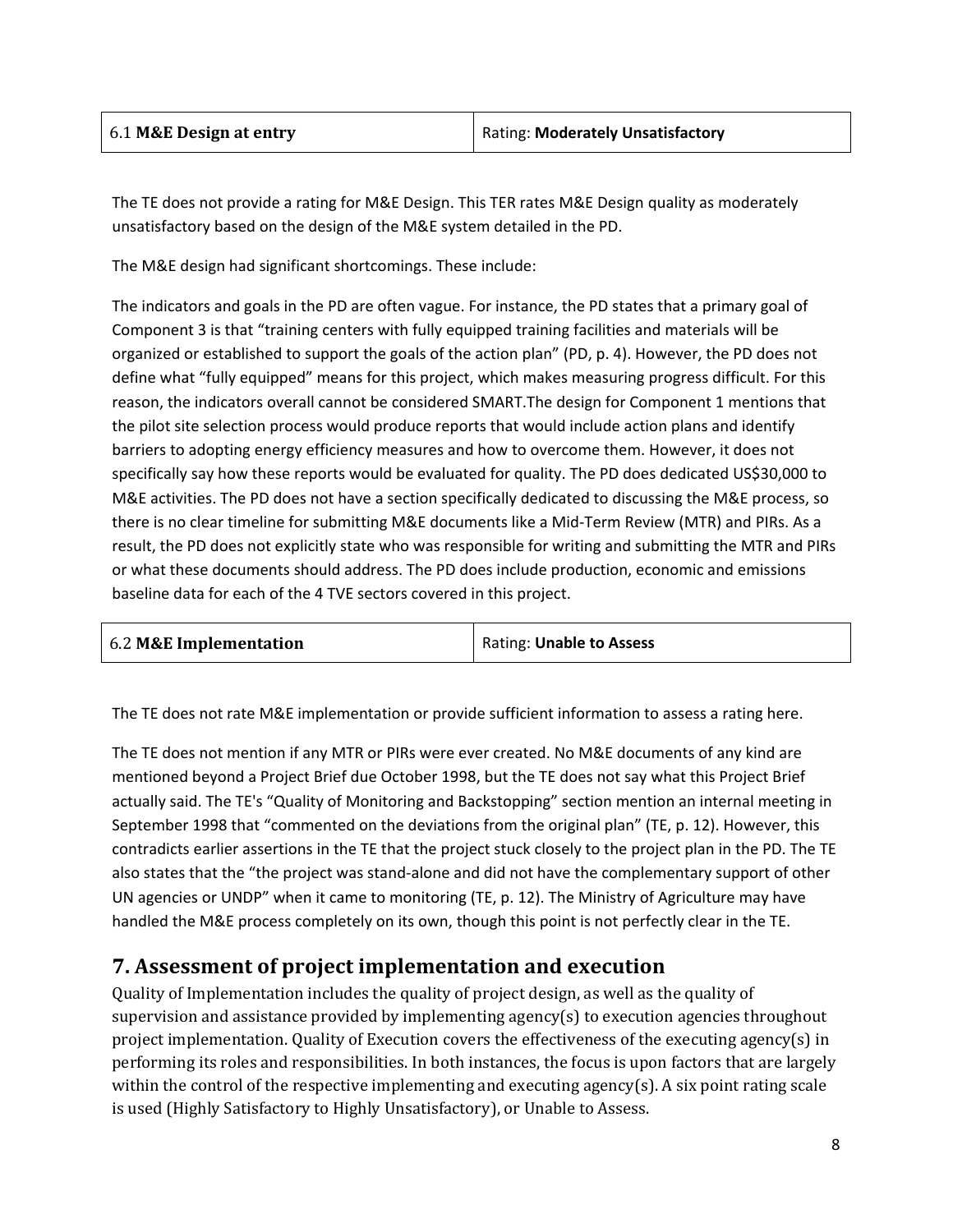Please justify ratings in the space below each box.

| 7.1 Quality of Project Implementation | Rating: Moderately Satisfactory |
|---------------------------------------|---------------------------------|
|                                       |                                 |

The TE does not provide a rating for project implementation. This TER assesses project implementation as moderately satisfactory based on the evidence presented in the TE narrative.

According to the TE, the project was largely well-designed with a strong understanding of Chinese environmental regulations and legislation, along with a thorough understanding of the role TVEs played in China's economy and environmental footprint. At the same time, TE states that the project design in retrospect should have more strongly emphasized engaging with potential financiers over focusing so heavily on technology. Other design shortcomings include weaknesses in the M&E design, in terms of indicators and processes.. It is also unclear how thorough a job of M&E implementation was undertaken during Phase I.

| 7.2 Quality of Project Execution | Rating: Satisfactory |
|----------------------------------|----------------------|
|                                  |                      |

The TE does not provide a rating for project execution. This TER assesses project execution as satisfactory based on the evidence presented in the narrative of the TE.

The Ministry of Agriculture undertook work on Component 1, which was the focus of this project. This work appears to have been thorough, though the TE includes insufficient information to assess if Component 1 was completed efficiently and on time. In addition, it also started work on Component 3, which originally was planned for Phase II. The TE does not directly state why some work on Component 3 was carried out during Phase I nor does it discuss whose decision it was to do so. This means that the project did work beyond Phase I, which raised capacities higher for Phase II than initially planned. This fact is particularly meaningful considering that the Ministry of Agriculture underwent a reorganization during Phase I, though this did delay choosing nominees for the international study tours.

### **8. Assessment of Project Impacts**

*Note - In instances where information on any impact related topic is not provided in the terminal evaluations, the reviewer should indicate in the relevant sections below that this is indeed the case and identify the information gaps. When providing information on topics related to impact, please cite the page number of the terminal evaluation from where the information is sourced.*

8.1 Environmental Change. Describe the changes in environmental stress and environmental status that occurred by the end of the project. Include both quantitative and qualitative changes documented,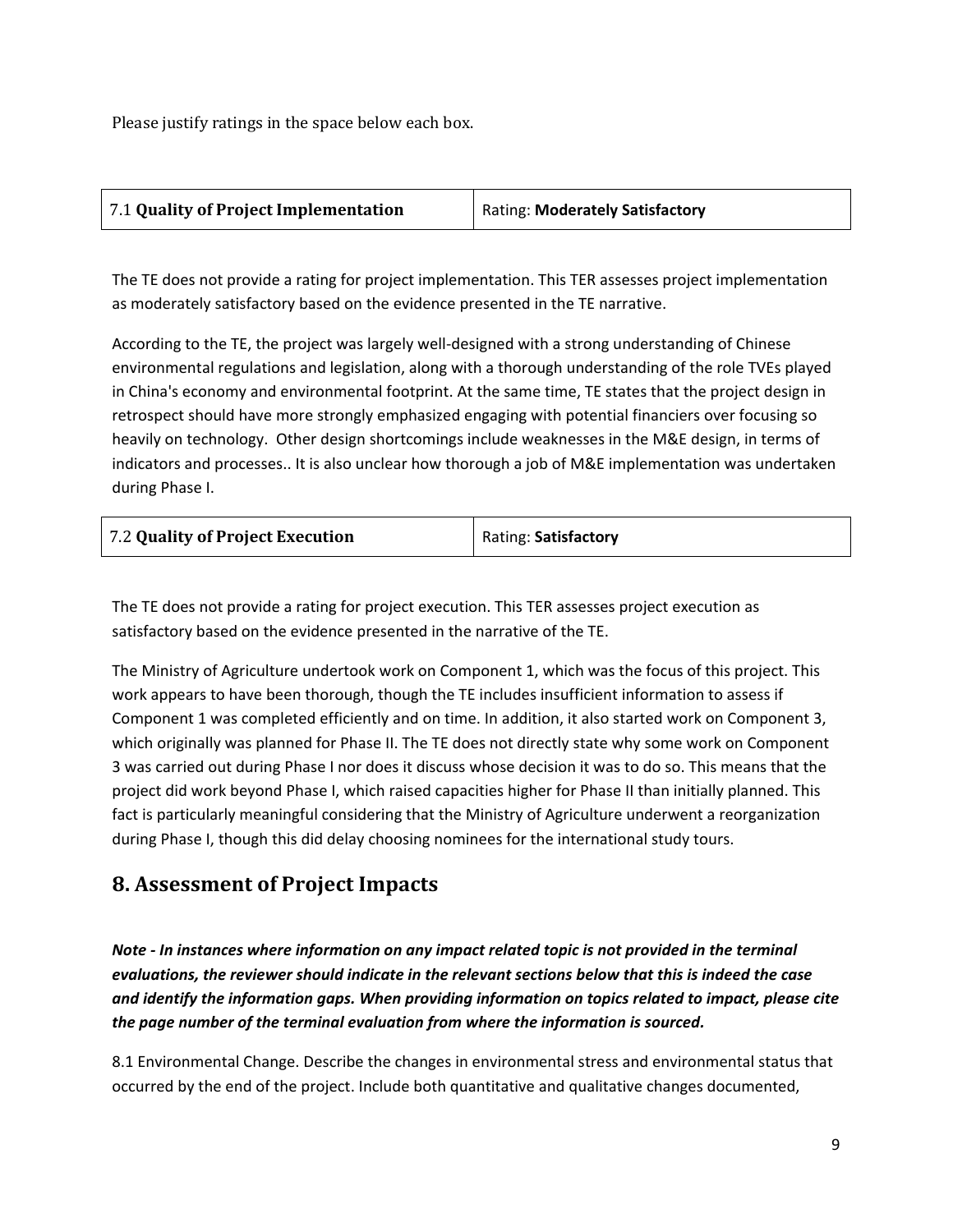sources of information for these changes, and how project activities contributed to or hindered these changes. Also include how contextual factors have contributed to or hindered these changes.

The TE does not note any environmental changes due to the project. Activities that would likely have an environmental impact were left until Phase II.

8.2 Socioeconomic change. Describe any changes in human well-being (income, education, health, community relationships, etc.) that occurred by the end of the project. Include both quantitative and qualitative changes documented, sources of information for these changes, and how project activities contributed to or hindered these changes. Also include how contextual factors have contributed to or hindered these changes.

The TE does not note any socioeconomic changes due to the project so far. Activities that would likely have a socioeconomic impact were left until Phase II.

8.3 Capacity and governance changes. Describe notable changes in capacities and governance that can lead to large-scale action (both mass and legislative) bringing about positive environmental change. "Capacities" include awareness, knowledge, skills, infrastructure, and environmental monitoring systems, among others. "Governance" refers to decision-making processes, structures and systems, including access to and use of information, and thus would include laws, administrative bodies, trustbuilding and conflict resolution processes, information-sharing systems, etc. Indicate how project activities contributed to/ hindered these changes, as well as how contextual factors have influenced these changes.

#### a) Capacities

The project created a pilot training program. It also trained 30 Master Trainers to carry out this training program. In addition, the project created a portfolio of possible energy efficiency technologies and international best practices for TVEs to implement during Phase II (TE, p. 13). The project also sponsored study tours and fellowships to the Energy Research Institute (ERI) and Agro-Environment Protection Institute (AEPI) in the US and the UK (TE, p. 6).

#### b) Governance

Through the training program and through undertaking Phase I, government officials gained an improved understanding of the barriers to energy efficiency technology implementation and how to overcome them (TE, p. 6).

8.4 Unintended impacts. Describe any impacts not targeted by the project, whether positive or negative, affecting either ecological or social aspects. Indicate the factors that contributed to these unintended impacts occurring.

The TE does not note any unintended impacts due to the project.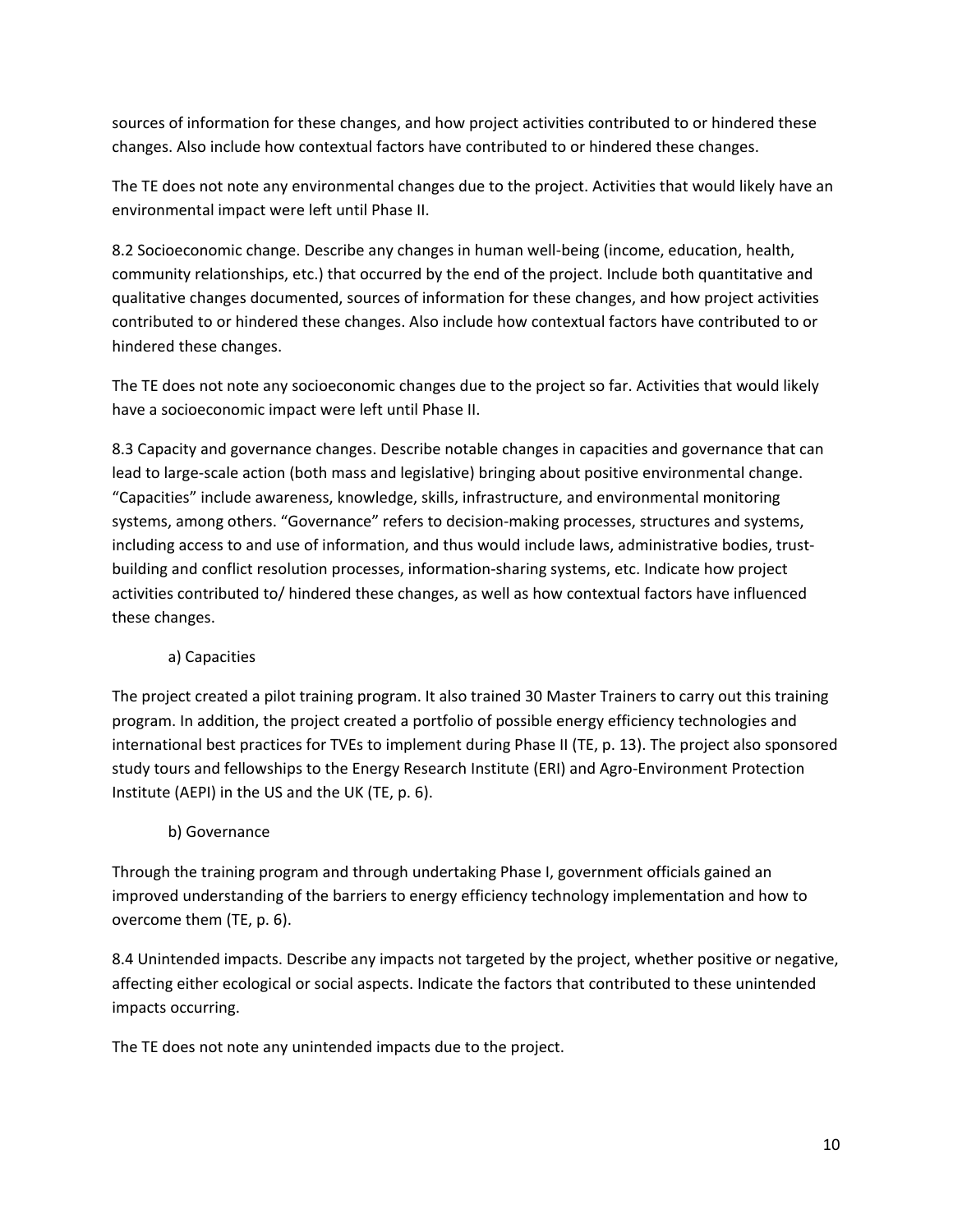8.5 Adoption of GEF initiatives at scale. Identify any initiatives (e.g. technologies, approaches, financing instruments, implementing bodies, legal frameworks, information systems) that have been mainstreamed, replicated and/or scaled up by government and other stakeholders by project end. Include the extent to which this broader adoption has taken place, e.g. if plans and resources have been established but no actual adoption has taken place, or if market change and large-scale environmental benefits have begun to occur. Indicate how project activities and other contextual factors contributed to these taking place. If broader adoption has not taken place as expected, indicate which factors (both project-related and contextual) have hindered this from happening.

The TE does not note any GEF initiatives taken to scale. These were to be undertaken in Phase II once the pilot projects were actually executed. Phase I did identify 8 host TVE sites for Phase II pilot projects (TE, p. 13).

### **9. Lessons and recommendations**

9.1 Briefly describe the key lessons, good practices, or approaches mentioned in the terminal evaluation report that could have application for other GEF projects.

The following are drawn from the "Lessons Learned" section of the TE:

- The TE claims that this project's "strategy of identifying barriers and barrier removal strategy are unique" (TE, p. 19). Other projects should emulate this.
- This project has been successful because it engaged TVEs on the grassroots level.
- Not only will implementing Phase II improve quality of life and the TVEs' carbon footprint, but it will also make the TVEs more economically efficient, which will improve the Chinese rural economy.
- When writing the PD for Phase II, the design should shift focus away from an overemphasis on technology towards an emphasis on engaging financial institutions and making sure projects are financially and economically viable.

9.2 Briefly describe the recommendations given in the terminal evaluation.

The following are drawn from the "Recommendations" section of the TE:

- The Ministry of Agriculture and the United Nations Industrial Development Organization (UNIDO) have an opportunity to coordinate among institutions with the ability to remove financial and logistical barriers to TVE adoption of energy efficiency technologies.
- The project should engage the parallel EU project that was helping State-Owned Enterprises (SOE) to embrace energy conservation. Their experience could help inform Phase II of this project.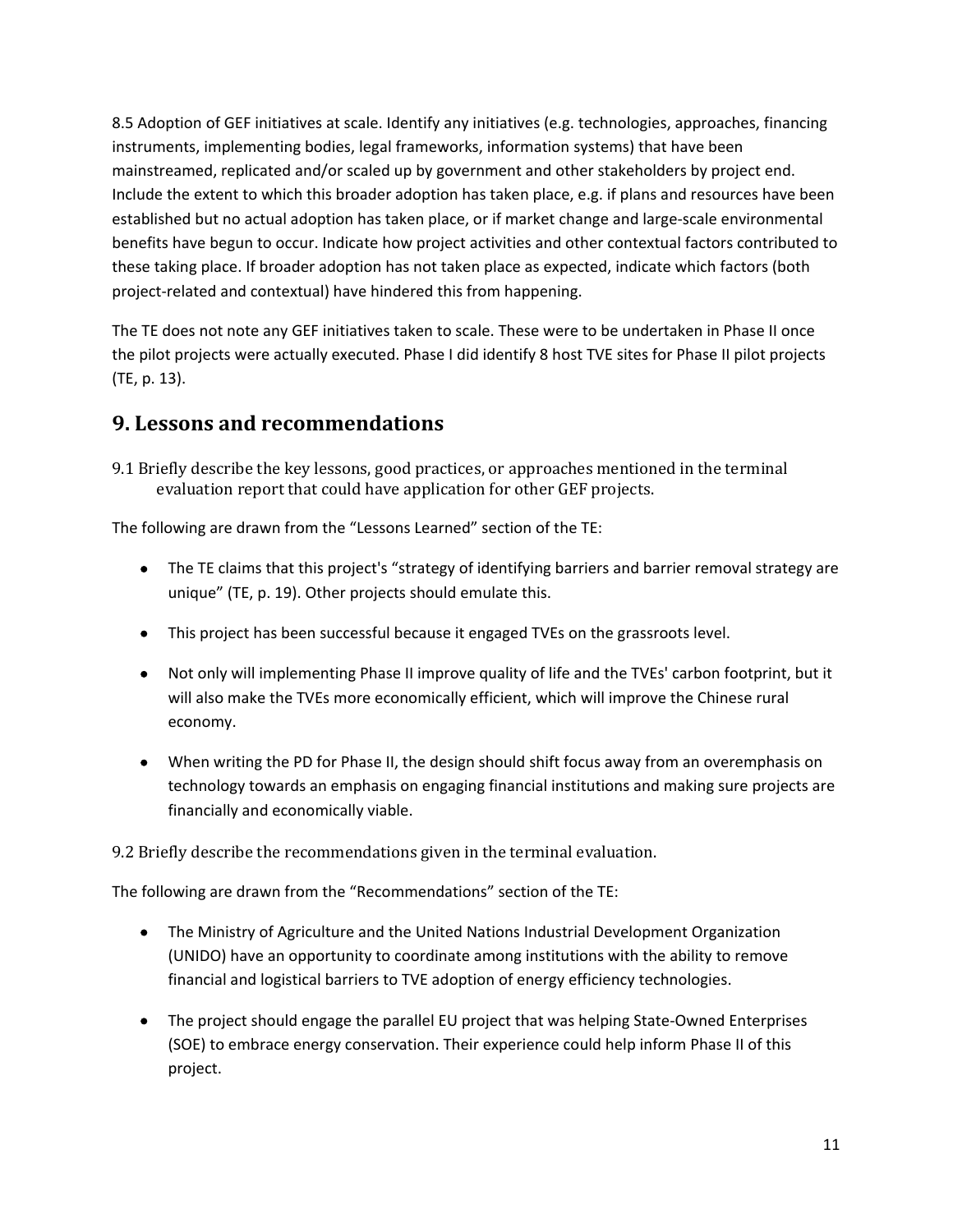## **10. Quality of the Terminal Evaluation Report**

A six point rating scale is used for each sub-criteria and overall rating of the terminal evaluation report (Highly Satisfactory to Highly Unsatisfactory)

| Criteria                               | <b>GEF EO comments</b>                                          | Rating    |
|----------------------------------------|-----------------------------------------------------------------|-----------|
| To what extent does the report         | The TE does describe several activities undertaken for          |           |
| contain an assessment of relevant      | Components 1 and 3. However, the TE's organization is           |           |
| outcomes and impacts of the            | often convoluted. When the TE brings up various                 |           |
| project and the achievement of the     | Immediate Objectives, it only refers to them by number          |           |
| objectives?                            | without describing the objective. This makes it difficult to    |           |
|                                        | tell if it is following the same outline as the PD. It is often |           |
|                                        | unclear from the language whether the TE means a certain        | <b>MU</b> |
|                                        | action was taken or that a certain action was supposed to       |           |
|                                        | be taken. The TE is often poorly worded with bad grammar        |           |
|                                        | and missing punctuation that obscures the author's intent.      |           |
|                                        | It is clear that the project ran into execution problems, but   |           |
|                                        | the TE obscures this point rather than adequately               |           |
|                                        | explaining what happened.                                       |           |
| To what extent is the report           | The results matrix for Immediate Objective 1 is incoherent      |           |
| internally consistent, the evidence    | and difficult to read. The TE's sections on project outcomes    |           |
| presented complete and convincing,     | often consist of repeating different outlines that are vague    | <b>MU</b> |
| and ratings well substantiated?        | on details. Instead, the TE spends much space discussing        |           |
|                                        | differences between software packages instead of clearly        |           |
|                                        | explaining core issues.                                         |           |
| To what extent does the report         | The TE only properly addresses financial sustainability risks.  |           |
| properly assess project                | It mentions that policy was also a risk, but provided no        | <b>MU</b> |
| sustainability and/or project exit     | details to back up this assertion. The TE does not address      |           |
| strategy?                              | environmental or institutional risks directly.                  |           |
| To what extent are the lessons         | The lessons learned appear evidence-based, but they are         |           |
| learned supported by the evidence      | not comprehensive. Some of them just re-state the whole         |           |
| presented and are they                 | point of the project first mentioned in the PD. The lessons     | MU        |
| comprehensive?                         | learned are very general. For instance, there is no             |           |
|                                        | discussion of differences between visited TVE sites that        |           |
|                                        | could help inform future TVE projects.                          |           |
| Does the report include the actual     | The TE does not include any financial figures. It does not      |           |
| project costs (total and per activity) | explain why further financing was needed when the GEF           | U         |
| and actual co-financing used?          | and the Chinese government had originally pledged to            |           |
|                                        | finance the pilot projects.                                     |           |
| Assess the quality of the report's     | The TE does not directly address the M&E system.                | U         |
| evaluation of project M&E systems:     |                                                                 |           |
|                                        |                                                                 |           |
| <b>Overall TE Rating</b>               |                                                                 | <b>MU</b> |

**Overall TE rating: (0.3 \* (3+3)) + (0.1 \* (3+3+2+2)) = 1.8 + 1.0 = 2.8 = Moderately Unsatisfactory**